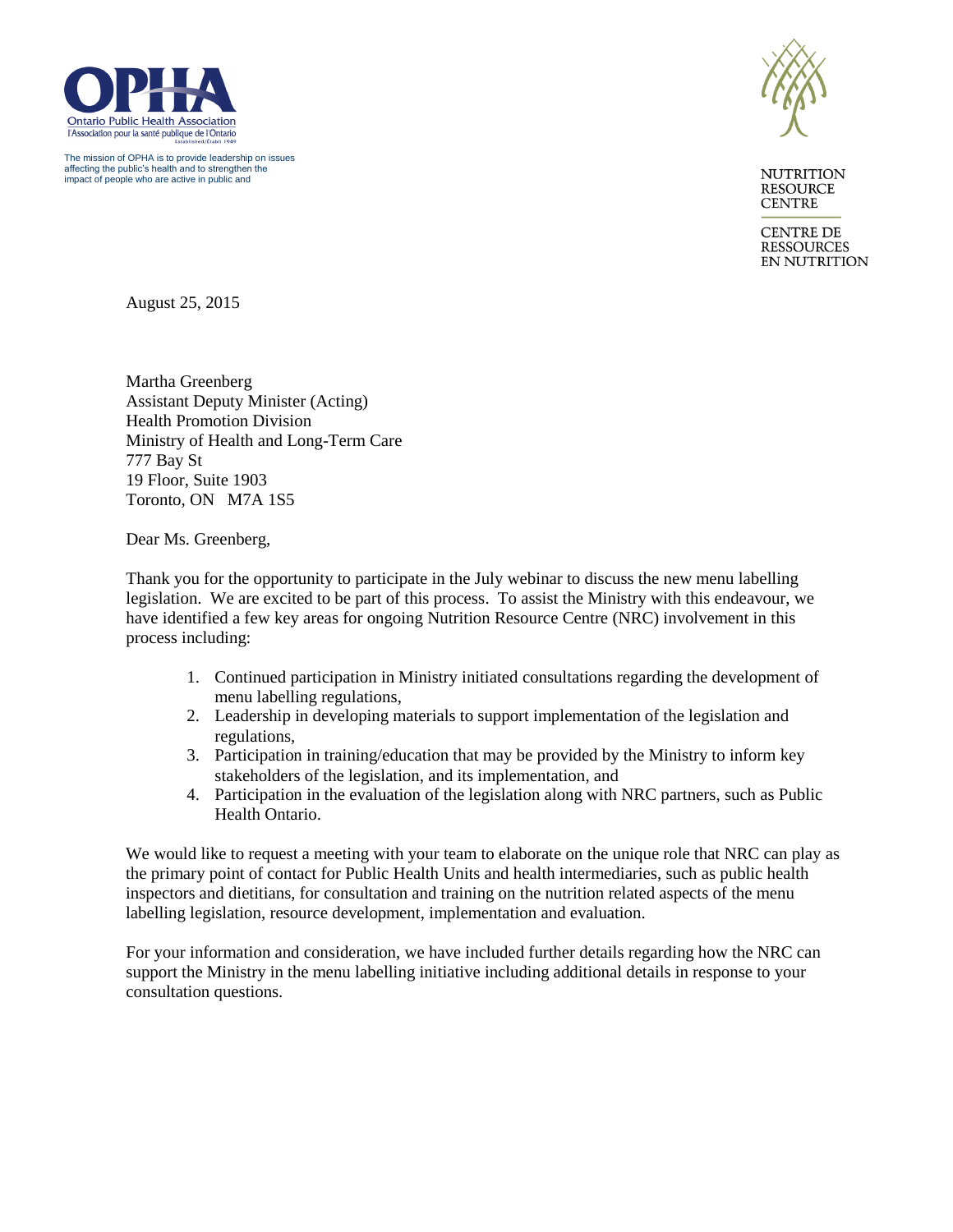### 1. Consultation

The NRC is in a position to assist the Ministry with reviewing research to support policy development. We have reviewed the consultation package and questions provided by the Ministry and have provided detailed responses to each of the questions in the appendices. Our responses are based on a review of menu labelling research evidence gathered from other jurisdictions.

With respect to the size, format, and prominence of calorie information we encourage you to look to the body of menu labelling research evidence that has been generated from evaluating the impact of similar menu labelling policies across the USA, as well as current research being conducted presently by Public Health Ontario. We also suggest formatting for calorie posting consistent with jurisdictions within the USA that have implemented effective menu labelling policies, such as New York City and Philadelphia, which stress that the calorie posting is clear, conspicuous, prominent and directly adjacent to the location where a food item is listed, depicted or displayed in food service establishments.

Appendix A covers issues related to where and how calories should be posted, the regulatory definition of "menu" and also covers how calories should be determined, the use of calorie ranges and issues related specifically to alcoholic beverages, serving sizes and reference amounts. Some of our key points are:

- "Menu" shall mean any printed list, pictorial depiction or display of a food or beverage item or items that are available for sale from a food service premise. This includes all point of purchase information provided to consumers, such as printed menus and promotional materials that are distributed or provided inside or outside of a restaurant for the purpose of providing information and/or choosing food items to purchase from the food service establishment.
- Calories should be posted for all menu offerings and the calorie amount should be representative of the menu item, regardless of portion size.
- Where multiple flavour variations of the same item are available one average calorie amount may be posted to represent all flavours only when there is no significant difference in calorie levels between flavours if similar foods. We recommend a calorie variability threshold of less than 10% for averages of calories in similar foods or flavours. Ranges will be confusing and can be misleading to consumers.
- We are particularly concerned with how calories will be posted with respect to alcohol. For alcoholic beverages the number of calories should be listed according to the actual size of beverage sold as it is served to the customer (e.g. bottle, glass, can or jug) as serving sizes vary widely (see Appendix A).

In Appendix B, we've outlined how the contextual statements should be applied to menus. For example, one general and succinct statement for adults, such as 'the average adult requires approximately 2000 calories a day', reduces the complexity of multiple messages and addresses diverse levels of health literacy among the population. However, such statement doesn't address the calorie recommendations for children, or teens.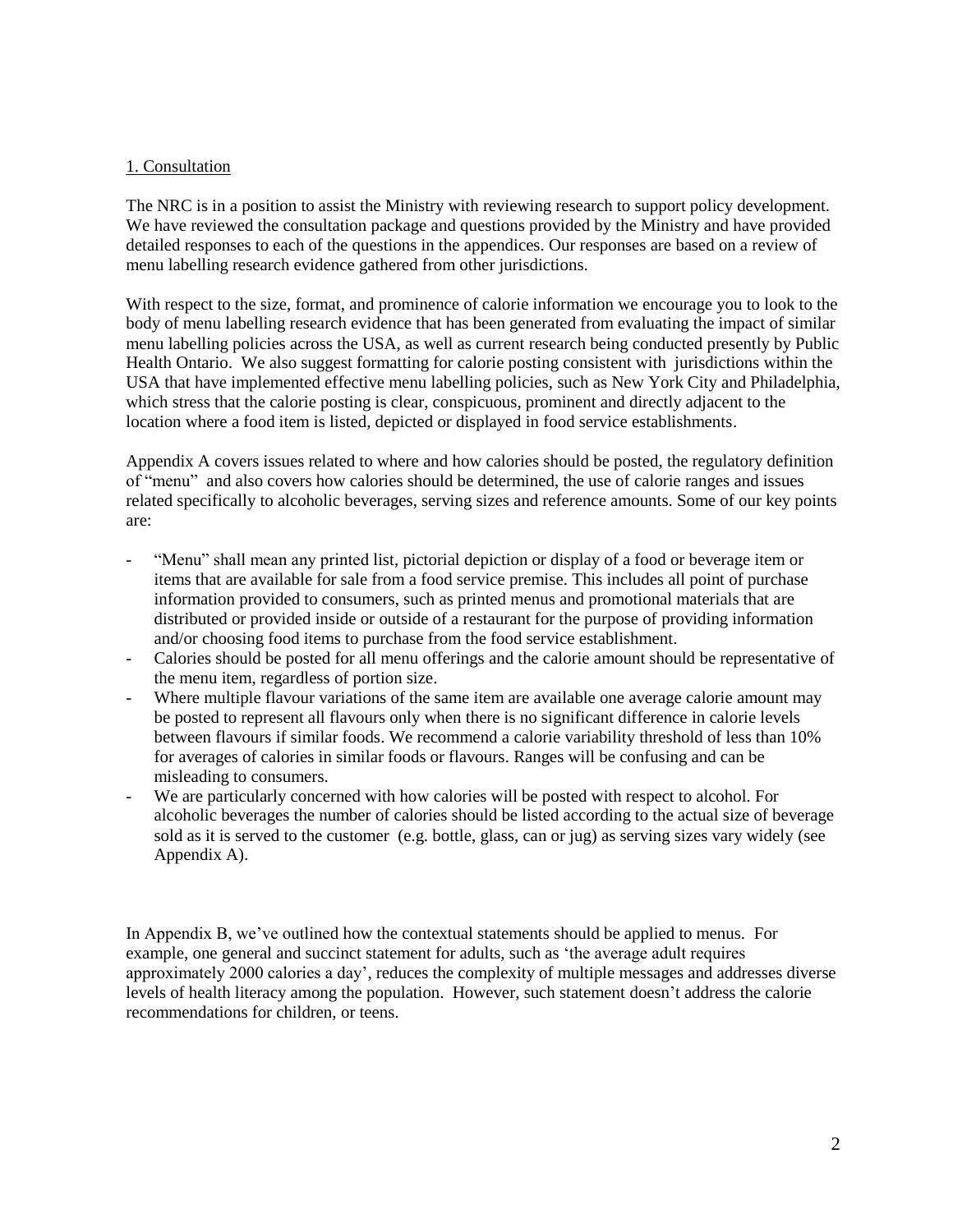The use of only one contextual statement for adults about their daily caloric requirements may not only lessen the public health impact of the policy but **could potentially contribute to childhood obesity**. Average reference values for adults are inaccurate when applied to children and could lead to significant overconsumption of calories. We recommend that a contextual statement be applied to meals targeted to children under 12 years of age. However, this further emphasizes the need for additional supporting materials to help consumers understand how to apply the calorie information on menus. Our recommendations for the contextual statements are:

- "The average adult requires about 2000 calories per day; however, individual needs may vary".

- "The average child requires about 1500 calories per day; however, individual needs may vary".

Appendix C. outlines our recommendations regarding regulations for "standard food items"; those which food or grocery items should be included or exempted from compliance with the legislation and the rationale.

Appendix D outlines our thoughts on which particular food service premises should be required to comply with the legislation and which should be exempted. Our suggestions are:

- Menu labelling legislation should capture any food service premise, as defined and covered by the Health Protection and Promotion Act, unless it is already covered by a menu planning legislation (i.e. PPM 150, Long-Term Care Homes Act, Child Care regulations).
- Menu labelling legislation should cover all food service premise locations not covered by other legislation, where standard food items are purchased by individuals for immediate consumption. For example, this would include food outlets in higher education, workplaces, recreational settings, restaurants, grocery/convenient stores, food trucks, movie theatres, etc.

### 2. Supporting Materials

The NRC is in a unique position to develop factsheets, toolkits and other resources to support health intermediaries in the implementation of the menu labelling legislation and regulations. Our clients include public health and food industry dietitians, public health inspectors and other health intermediaries. The Ministry indicated the intention to develop "a fact sheet" for key partners. However, it may be more appropriate to develop a number of fact sheets to suit the various needs of the different partners. An industry implementation guide should be developed in consultation with public health, including dietitians and inspectors, and NRC can play a role in developing resources that bring together all key partners. We are in a position to help develop the content for these resources and to provide the training and consultation related to these resources. We can also advise the Ministry on content for its marketing and social media campaigns. The NRC is presently very active in social media and can help communicate messages about the menu labelling legislation and public education campaign, as well as engage in other knowledge dissemination activities, such as webinars and workshops, to support legislation awareness and implementation.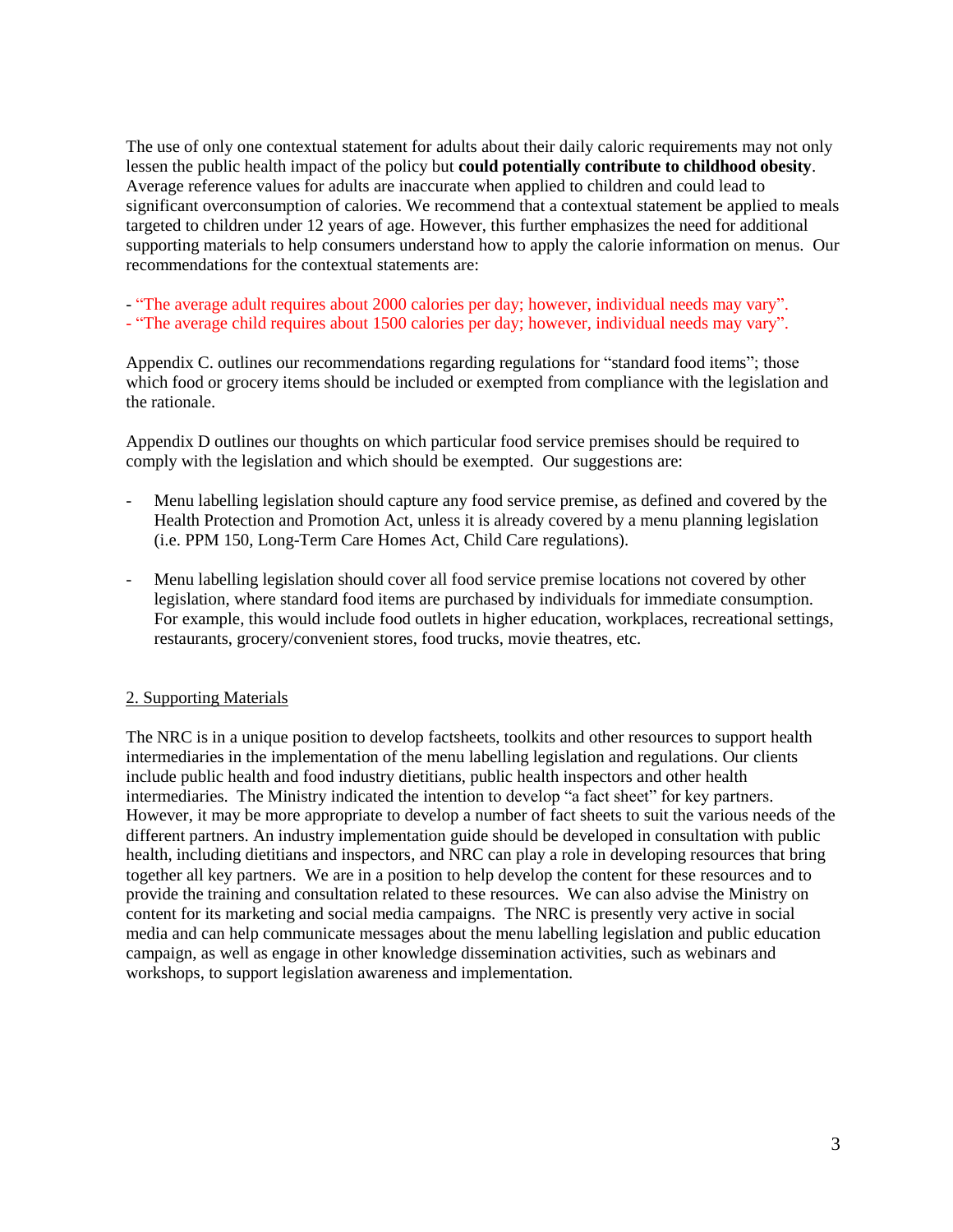### 3. Training/Education

In reference to PPM 150, the Ministry of Education offered targeted training workshops to high school teachers, elementary school teachers, and to School Board representatives. We recommend training and education workshops or webinars and other educational opportunities targeted to the various key partners and e.g. Public Health Inspectors, Dietitians/Nutritionists, food industry, etc. to provide detailed information about the legislation and its implementation.

As mentioned above, the NRC is well poised to provide consultation to the Ministry on these training materials. The NRC has as its mandate to provide nutrition program and policy consultation to Public Health Units and to health intermediaries working within Community Health Centres, Family Health Teams, etc. and, as such, are in a unique position to offer consultation and training on menu labelling, its nutrition implications, etc. to PHU's and their staff post Ministry training, if this is to occur. In this capacity, we would field requests from PHU's, assist with resource development based on questions from the field and liaise with the Ministry regarding the consultation requests received.

### 4. Evaluation

We recommend that the Ministry put in place an evaluation plan to assess the impact of the menu labelling legislation both from a process and outcome perspective. The NRC would be most interested in participating in a supporting role in the evaluation of the menu labelling legislation and the accompanying knowledge tranlation. We have already connected with Public Health Ontario to discuss our mutual interest in participating in an evaluation of this initiative to ensure that it is achieving its intended goals; to assess public health impact of this legislation; and potentially capture any unintended consequences.

We would welcome additional dialogue on the role of NRC and our continued involvement as the menu labelling regulations are developed and the legislation is rolled out. Please feel free to contact us to set up a meeting to discuss.

Sincerely,

P. Wash

Pegeen Walsh Karen Gough Executive Director **Program Manager** Ontario Public Health Association Nutrition Resource Centre, OPHA [pwalsh@opha.on.ca](mailto:pwalsh@opha.on.ca) [kgough@opha.on.ca](mailto:kgough@opha.on.ca) kgough@opha.on.ca kgough@opha.on.ca kgough@opha.on.ca ( 416) 367-1281 (416) 367-2023

Cc: Laura Pisko, Director -Health Promotion and Implementation Branch Jackie Wood, Director (Acting) - Strategic Initiatives Branch Victoria Walker, Senior Policy Analyst – Planning and Results Unit Teri Lynch, Senior Policy Analyst (Acting) – Planning and Results Unit Lynn Roblin, MSc. RD, Policy Consultant - Nutrition Resource Centre Mary O'Brien, MHSc, RD, Policy Consultant - Nutrition Resource Centre Donna Smith, MPH, Policy and Program Coordinator - Nutrition Resource Centre

Kough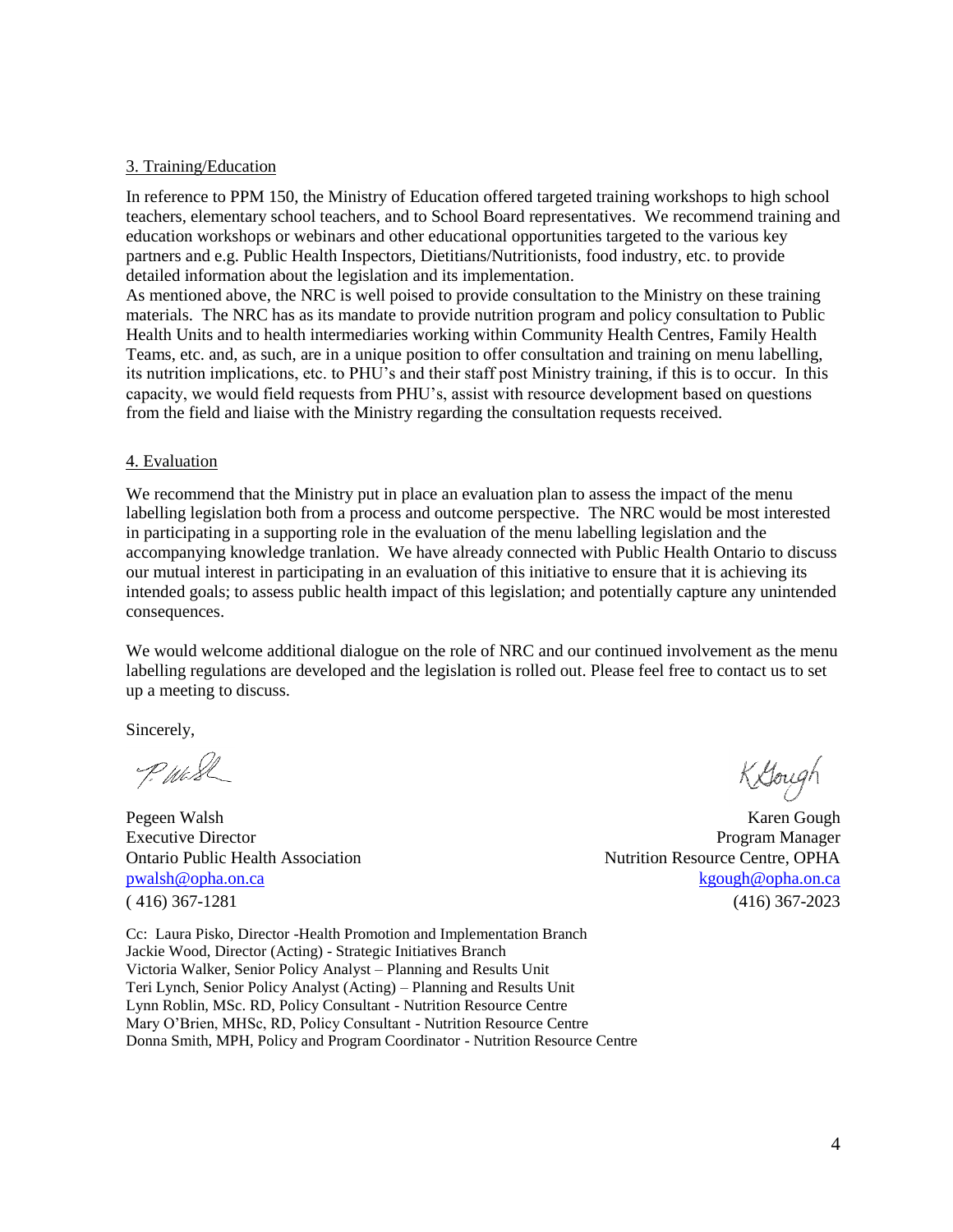# **Appendix A: Calorie Posting**

Discussion Questions

### 1. a. Where should calories be posted?

Unless deemed exempt from the legislation, calorie postings should be required everywhere the food item is printed, listed, depicted or displayed for the purpose of informing consumers of food and beverage items available for sale in all food premises in Ontario as required by the Health Protection and Promotion Act.

Within those food service establishments, calories should be to be posted on:

- **All types of menus that list or depict food items available for purchase:** 
	- o Menu boards: including those on food trucks, sit down restaurants, fast-food restaurants, recreation setting concession stands etc.
	- oTable top menus: these are point of purchase consumer materials that influence food choices in sit-down restaurants
	- $\circ$  Printed menus: these are point of purchase consumer materials that influence food choice when ordering food for take away or delivery
	- o Drive through menus: these are point of purchase menu boards that influence food choice when ordering take-away food
	- o Virtual/online menus: these are point of purchase consumer materials that influence food choices when consumers order from restaurants remotely (i.e. at home for delivery)
- **Food tags directly adjacent to all places where pre-prepared food items are displayed:**
	- oBuffet and self-serve restaurants
	- o Movie theatres where individuals serve themselves popcorn toppings and fountain drinks
	- oCafeteria style restaurants where staff serve portions of pre-prepared meals
	- oConcession stands where staff serve portions of pre-prepared meals
	- oCoffee shops, sandwich shops, convenience stores etc. where food is displayed in cabinets
	- o Deli and bakery counters in grocery stores where staff serve portions of preprepared foods in cabinets
- **Promotional materials (such as flyers with coupons)** These aim to inform consumers of food items available for purchase. These are point-of-decision materials aimed at influencing food choice/purchases when ordering from home or using coupons to order at restaurants.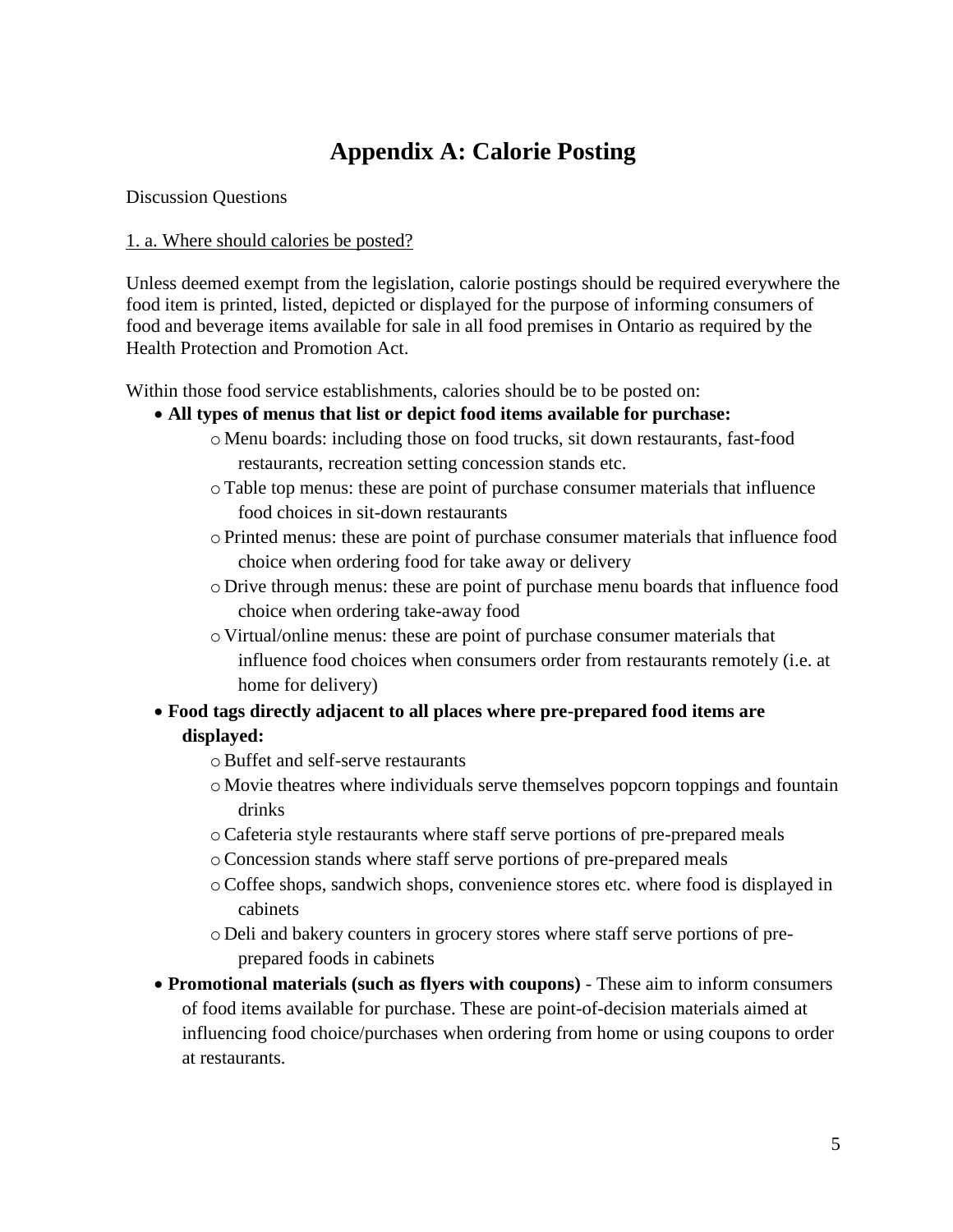### **Rationale for including calories in promotional materials such as flyers and coupons:**

These are all point of purchase materials that consumers use to make food choices and should be covered under the Making Healthy Choices Act, 2015. Promotional materials such as restaurant flyers, coupons and posters with sale items are created to influence food choices and consumer behaviour/purchasing of food and beverage items from the food service premise and, therefore, should not be exempt from calorie postings.

Promotional coupons or vouchers provide "price" information to influence and entice consumers to purchase the featured food items and, as such, nutritional information is an equivalent source of information that should be included to factor into consumers' decision making when using restaurant information to make an informed food choice. Moreover, fastfood restaurants use promotions, such as "Two can dine for \$9.99" to sell higher calorie content "value meals" and this legislation should uphold the consumers' right to know the total calorie content of these larger value meals.

As a model policy, California State's SB1420 Act specifically states that "Consumers should be provided with point of purchase access to nutritional information when eating out in order make informed decisions involving their health and diet." As foods are ordered and purchased outside of the establishment, all materials distributed outside of the establishment should too be considered "point of purchase" information to be included in this legislation.<sup>1</sup>

### 1.b. What should be included in the definition of 'menu'?

**Definition of 'MENU'** - "Menu shall mean any printed list, pictorial depiction or display of a food or beverage item or items that are available for sale from a food service premise. This includes all point of purchase information provided to consumers, such as printed menus and promotional materials that are distributed or provided inside or outside of a restaurant for the purpose of providing information and/or choosing food items to purchase from the food service establishment." This language has been adapted from various definitions stated in current legislation in the USA, including, New York City, King's County, the State of California and Philadelphia.<sup>1,2,3,4</sup> Philadelphia's legislation explicitly recognizes that food service establishments display food and beverage information in several different ways and, as such, the legislation covers all menus, menu boards, and food tags, as well as packaging of foods to be delivered to consumers off the food service premise.<sup>5</sup>

The definition of menu should be inclusive of any tool(s) or material(s) produced to inform consumers of the types of foods/beverages available for purchase in a food service premise/establishment or additional marketing materials - such as price - that may influence

 $\overline{a}$ 1 [http://publichealthadvocacy.org/\\_PDFs/SB1420-FullText.pdf\)](http://publichealthadvocacy.org/_PDFs/SB1420-FullText.pdf)

<sup>2</sup> <http://www.phila.gov/health/pdfs/Menu%20Labeling%20Requirements.pdf>

<sup>&</sup>lt;sup>3</sup> <http://www.kingcounty.gov/healthservices/health/BOH/code.aspx><br><sup>4</sup> <http://www.nyc.gov/html/doh/downloads/pdf/public/notice-adoption-hc-art81-50.pdf>

<sup>&</sup>lt;sup>5</sup> <http://www.phila.gov/health/pdfs/MenuLabelinguideFINAL2010-27.pdf>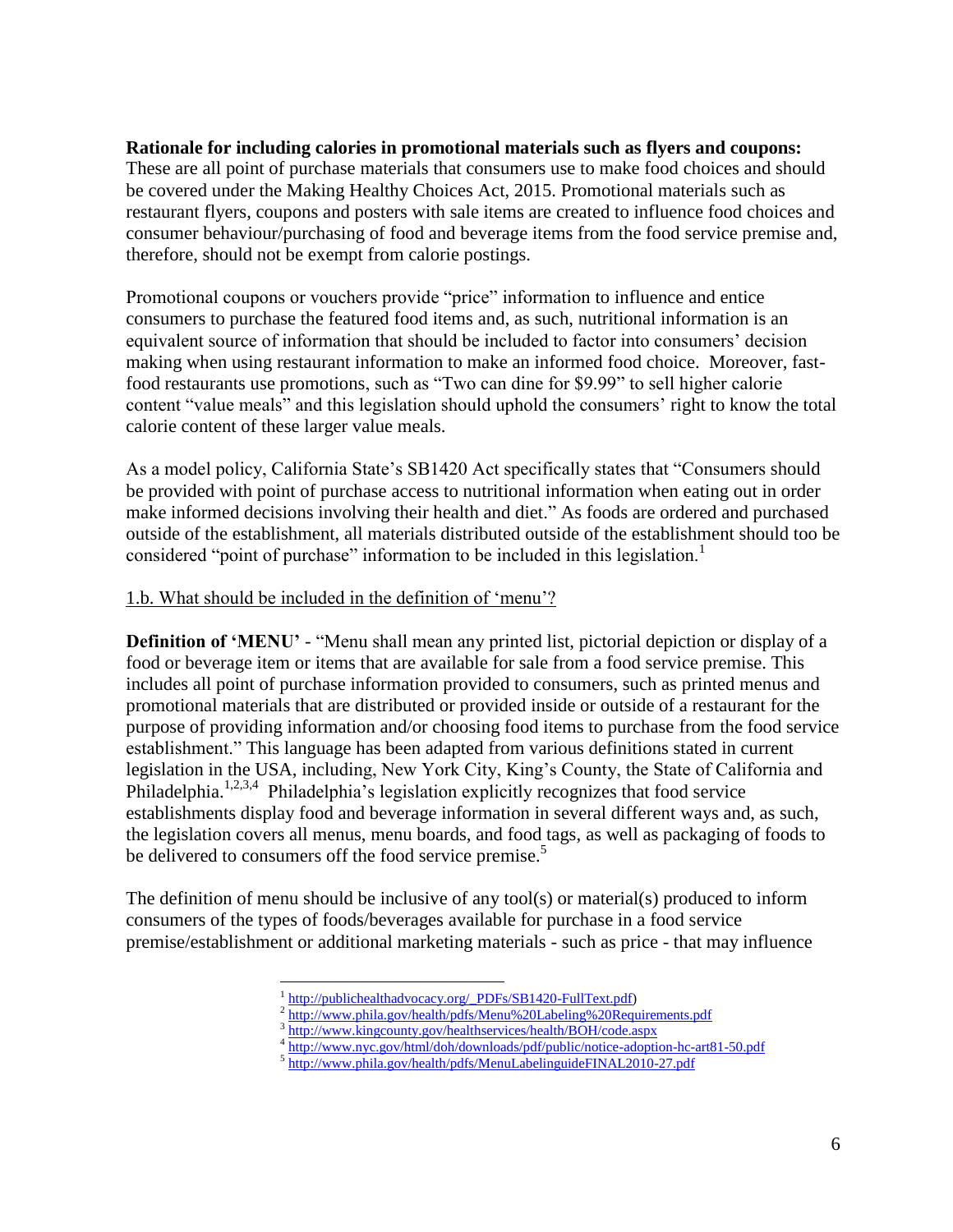consumers' food choice when ordering from the food service establishment. This includes every point of purchase place that the standard food item is listed, depicted, or displayed (i.e. menus, menu boards, food displays/tags, promotional materials/advertisements, and virtual menus) whether this is in the restaurant, at the drive-through or when providing printed or virtual/online information to consumers remotely for the purpose of informing or influencing consumer purchasing.

## 2. How should calories be posted (size, font, and prominence; rounding; "Cal" or "Calorie" beside number)?

Some menus in restaurants do not always list the price of foods for sale (i.e. dessert, cocktail or table-top menus). To overcome instances where prices are not listed on menus, consider using a directive such as "the posting of calories shall be directly adjacent to any location on a menu where the item is listed, depicted or displayed."

The size and typeface should be similar to that of the main description/title of the food item and/or the price. This would be consistent with current legislation in the USA. For example, many policies in the USA have been implemented, evaluated and proven to have a positive impact by decreasing calories purchased/consumed in restaurants. As such, the regulations for the Making Healthy Choices Act, 2015 could adopt language similar to these successful policies. For example, USA's national policy, New York City and Philadelphia's regulations have adopted the language "clear and conspicuous" to prevent food establishments from using colour or visual techniques that hinder the consumers' ability to read the nutrition information. These policies are directive, such that they require calorie postings to be "adjacent" to the food item listing for clear association to the item AND include direction about the "prominence" of contextual statements on menus/menu boards. Here are some examples:

• Philadelphia's Menu Labelling Ordinance (1b) which states "the total number of calories (rounded to the nearest ten calories)…per menu item as usually prepared and offered for sale shall be provided adjacent to each item on the menu, in a size and typeface similar to price and other information provided about each item" and that the typeface is "clear and conspicuous.<sup>5</sup> NYC's legislation (amendment to the health code) states "All menu boards and menus in any covered food service establishment shall bear the total number of calories derived from any source for each menu item they list. Such information shall be listed clearly and conspicuously, adjacent or in close proximity such as to be clearly associated with the menu item, using a font and format that is at least as prominent, in size and appearance, as that used to post either the name or price of the menu item  $"$ <sup>4</sup>

Drawing on the body of evidence around state and regional menu labelling policies in the USA the federal congress has passed a national policy with similar regulatory statements regarding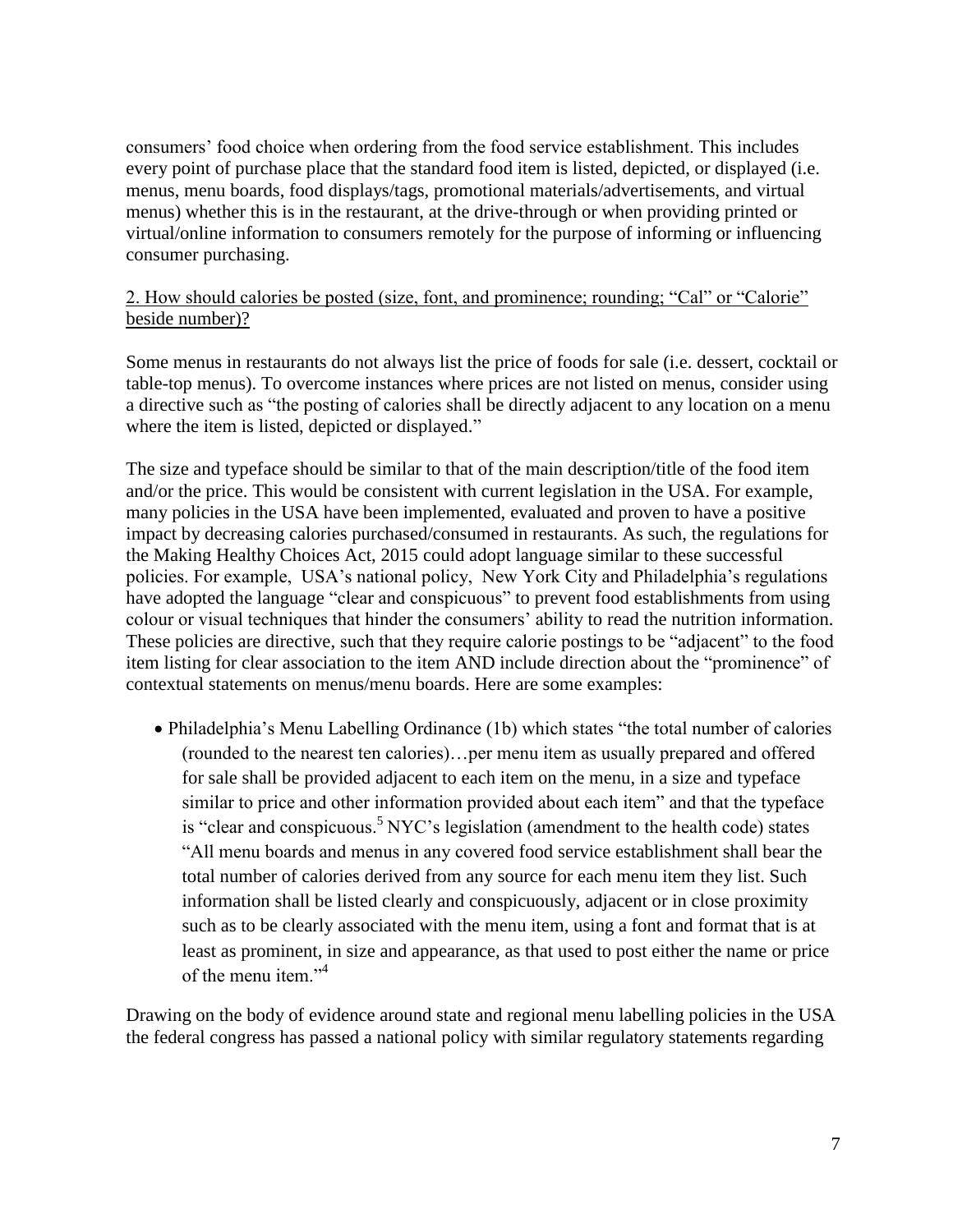how the nutrition information should be disclosed on menus (for both calorie postings and the contextual statement)

 USA's national policy states "the restaurant or similar retail food establishment shall disclose in a clear and conspicuous manner—(I)(aa) in a nutrient content disclosure statement adjacent to the name of the standard menu item, so as to be clearly associated with the standard menu item, on the menu listing the item for sale, as usually prepared and offered for sale; and (bb) a succinct statement concerning suggested daily caloric intake, as specified by the Secretary by regulation and posted prominently on the menu and designed to enable the public to understand, in the context of total daily diet, the significance of the caloric information that is provided on the menu;"

The literature has identified that the use of legends/keys has shown to be a barrier to consumers when trying to use and decipher menu labelling information in restaurant chains.<sup>6</sup> Consumers report that calorie information is easier to read and process when the nutrition value and description is written in words and when it is presented directly adjacent to each item (i.e. "500 calories" is easier to read and process than "500" or "500 kcal").  $6\degree$  To maximize the public health impact of this policy, we encourage you to be mindful of the broad range of literacy levels among consumers and ensure that information will be posted in a manner that is easy to process and use when making time-limited decisions in scenarios such as the line-up or drivethrough of a fast-food restaurant.

Where prices and numeric values of calories will be posted in columns on the menu, a heading of "calories" at the top of the column is best. Where there are no columns used or when food is on display, the numeric nutrient value and the full word "calories" for the food item should be posted directly adjacent to the printed description, pictorial depiction and/or the food display (by use of a food tag). The use of whole numbers and rounding of calories (to the nearest 5 or 10) is encouraged as this is likely to make information easier to read and process. This is consistent with current legislation and FDA rules in the USA.

## 3. How should calories be determined?

We agree with Dietitians of Canada's response, which states that while the most accurate information can be obtained through laboratory analyses of each menu item, it should be recognized that nutrient databases and manufacturer's ingredient information can provide nutrient information with sufficient accuracy for many situations. Health Canada's *guidance on accurate nutrient calculations*<sup>7</sup> can be used as a source of information.

For the purposes of these regulations, it is suggested that the foodservice operators be required to maintain a record of how nutrient values were obtained, including:

<sup>&</sup>lt;sup>6</sup><br>http://www.ncbi.nlm.nih.gov/pubmed/23388204<br>7 [http://www.hc-sc.gc.ca/fn-an/label-etiquet/nutrition/reg/guide-nutri\\_val\\_tc-tm-eng.php](http://www.hc-sc.gc.ca/fn-an/label-etiquet/nutrition/reg/guide-nutri_val_tc-tm-eng.php)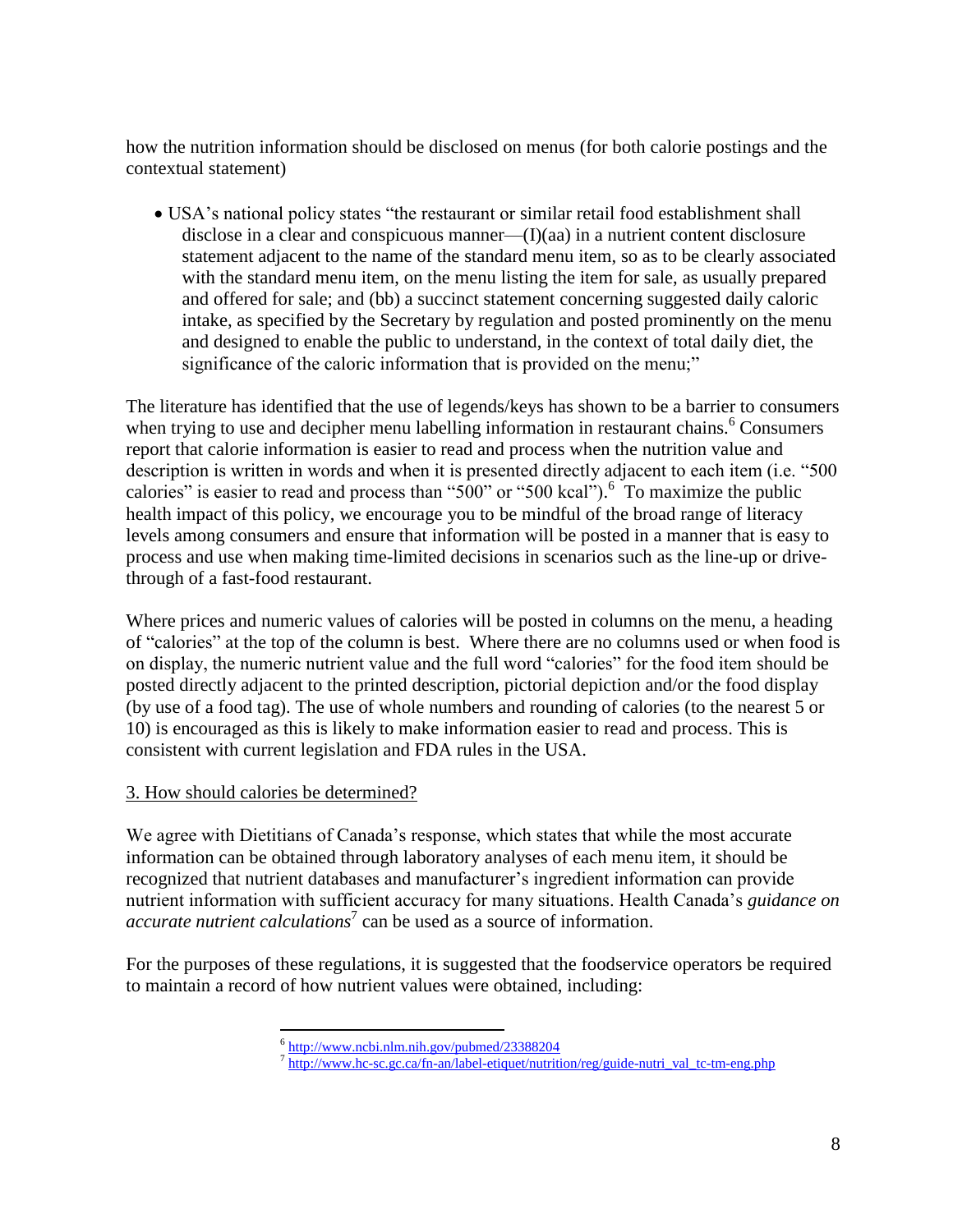- Laboratory used, dates and nutrient values of food products analyzed, if applicable
- Nutrient databases used, credentials, title and role of person(s) entering data and providing analysis, if applicable

It should also be noted that the natural variation in foods and the human factor in food preparation, will lead to inconsistencies from laboratory analyses or nutrient values obtained from databases. These inconsistencies might be mitigated through requiring review of menu analysis to be carried out by professionals with expertise in food and nutrition, such as registered dietitians

### 4. Should ranges or averages be allowed for food items that are listed on the menu only once but are sold in a variety of flavours?

Calories should be posted on all menu offerings and each item should display an accurate calorie amount, regardless of portion size, unless there is no significant difference between flavours. We recommend a variability threshold of less than 10%, between similar items, the range of flavours for the same menu item. Ranges will be confusing and can be misleading to consumers, but averages could be incorporated as long the products are similar and within the <10% variability threshold (e.g. a variety of non-diet sodas or ice cream flavours). Similar foods that have larger variability in their calorie content  $(>10\%)$ , such as pizzas, should have their own specific calorie amounts. As a reference policy, Philadelphia's ordinance uses "the median value for calories or nutrition information for flavors or varieties [to be] listed if the calories or other nutrition information are within 20% of the median.<sup> $2$ </sup>

### 5. Should ranges/averages be used for alcoholic beverages listed on a menu?

As mentioned above, if similar alcoholic beverages are below the <10% variability threshold in calorie content an average could be used (i.e. bottles of regular beer or light beer, white wine, red wine, sweet/dessert wine). However, specialty drinks and cocktails are unique beverage items and should all have their own specific calorie amounts as ingredients for these can vary considerably.

For alcoholic beverages the number of calories should be listed according to the actual size of beverage sold as it is served to the customer (e.g. bottle, glass, can or jug). For example, a typical beer bottle is 341 ml, while beer and cider are available in 355 ml, 473 ml or 500 ml cans. Draft beer sold by the glass can be served in pints but the amount varies in Canadian establishments from 16 oz (US pint size) to 20 oz (Canadian pint size) and can also be served in half pints, pitchers or other sizes. Wine is commonly served in 5, 6 or 9 oz glasses. Ideally, reference amounts should reflect the low-risk drinking guidelines suggested by the [Canadian](http://www.ccsa.ca/Eng/topics/alcohol/drinking-guidelines/Pages/default.aspx)  [Centre for Substance Abuse](http://www.ccsa.ca/Eng/topics/alcohol/drinking-guidelines/Pages/default.aspx) in which "a drink" means: 341 ml (12 oz.) bottle of 5% alcohol beer, cider or cooler; 142 ml (5 oz.) glass of 12% alcohol wine; and 43 ml (1.5 oz.) serving of 40% distilled alcohol. However, due to the growing market of alcoholic beverages available in a variety of sizes it will be a challenge to label products accordingly to low-risk drinking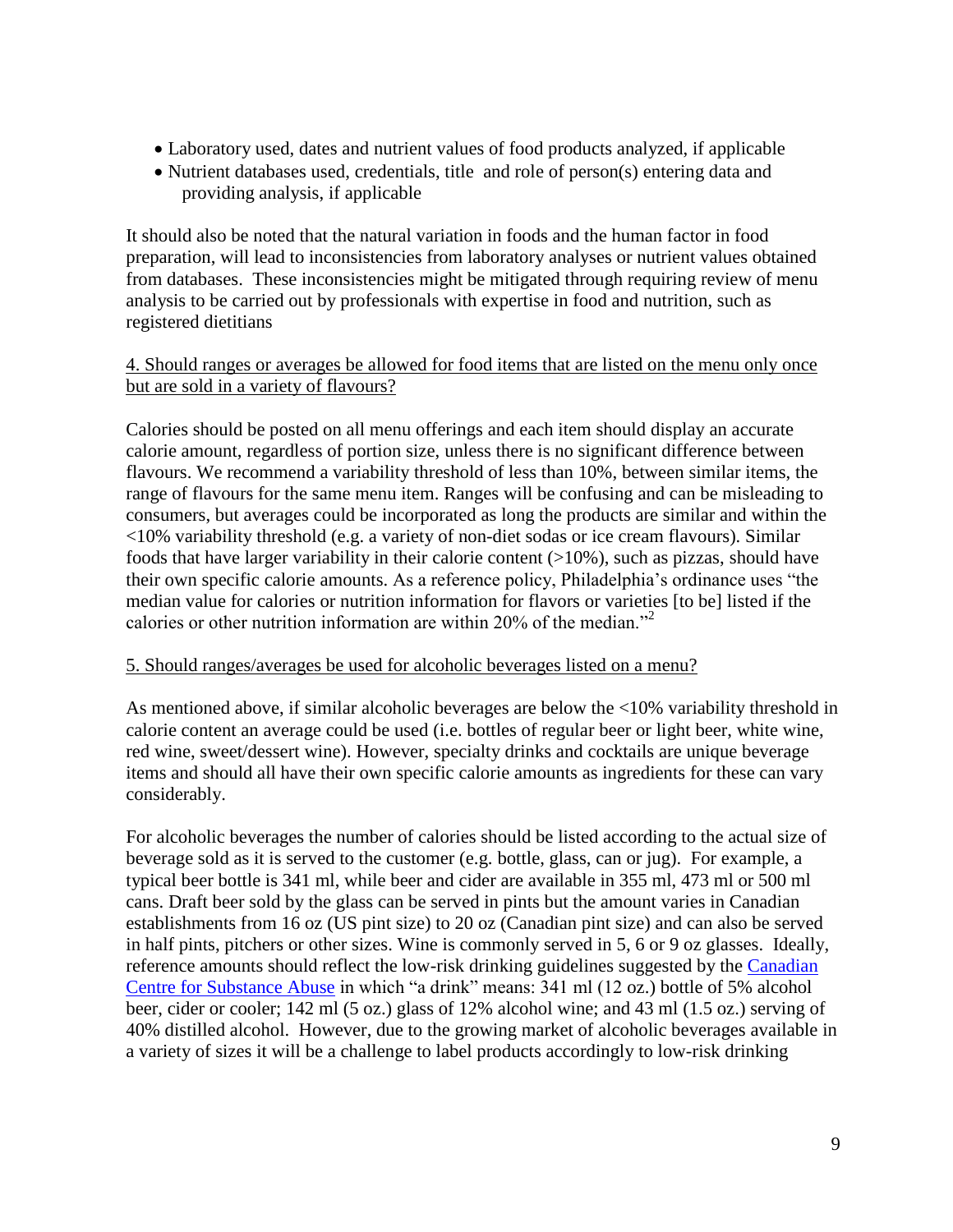guidelines unless beverage size containers are standardized to the recommended volumes. Where serving sizes of "common" alcoholic beverages vary, calories should be listed separately, i.e. 12 oz. vs. 18 oz. vs. 32 oz. containers of beer should all have separate calorie postings regardless of brand of beer.

## **Appendix B: Contextual Statement**

Discussion Questions

### 1. Should the content of the contextual statement include an average or range for adults only? Or should it be age and gender specific?

USA's national policy is a paradigm example as it articulates not only how the contextual statement should be posted but the purpose for the statement. It states that "the restaurant or similar retail food establishment shall disclose in a clear and conspicuous manner—… (bb) a succinct statement concerning suggested daily caloric intake, as specified by the Secretary by regulation and posted prominently on the menu and designed to enable public to understand, in the context of total daily diet, the significance of the caloric information that is provided on the menu;"

To address variation in population literacy levels and increase practicality of nutrition information provided to consumers, we suggest only one, succinct, non-gender specific contextual statement for adults. For example, Philadelphia's health code regulation directs that "Every menu provided by a chain restaurant, or written information provided pursuant to subsection (1)(b) when menu boards or food tags are used, shall include clear and conspicuous typeface:…(ii) the following statement: *A 2000 calorie daily diet is used as the basis for general nutrition advice; individual calorie needs, however, may vary."* As this statement suggests, individual calorie needs vary but an average daily requirement for all adults is preferred to reduce complexity of multiple messages. We recommend the following statement for adults:

## "The average adult requires about 2000 calories per day; however, individual needs may vary".

The adult contextual statement should NOT be applied to children's meals. A contextual statement specifically for children should be included if there is a children's menu and/or anywhere a children's food item is listed, depicted or displayed. This is important to provide parents with an appropriate reference value when making food choices on behalf of their children. An adults' reference value for children may not only lessen the impact of the policy if the information provided is misinterpreted by parents, but **could potentially contribute to childhood obesity.** Average reference values for adults are inaccurate when applied to children and could lead to significant overconsumption of calories. When developing a contextual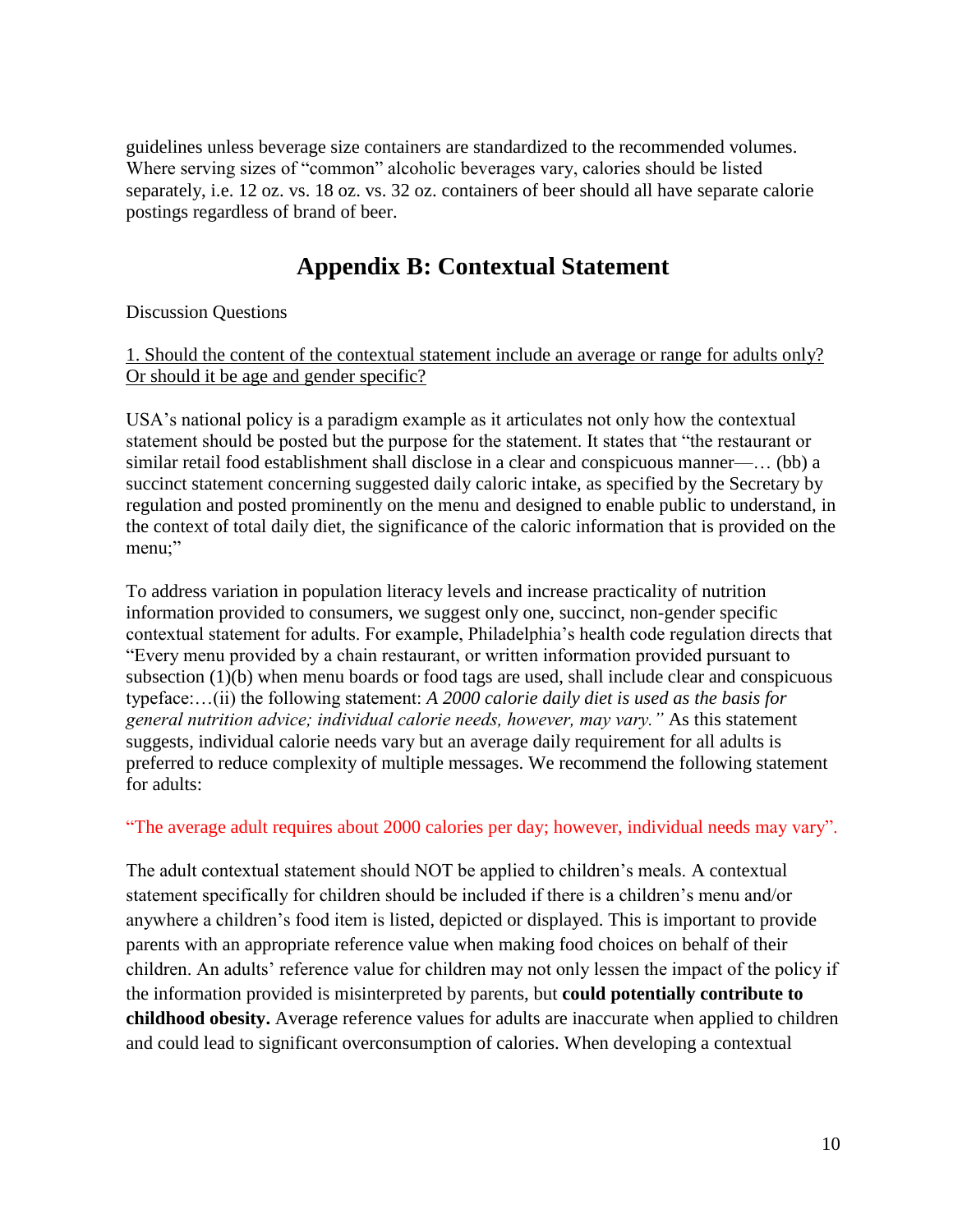statement for children, the following are two critical considerations for calculating the reference value for average daily caloric requirement for children.

- 1. Age Range The selected age cut-offs will affect the numeric reference value. As this statement will apply to a child's meal, such as a 'Happy Meal' at McDonald's, the age range should reflect the typical age range that food service establishments use for eligibility to purchase a child's meal (i.e. < 12 years old). We recommend using < 12 years old as the threshold for calculating the reference value as the inclusion of adolescents (up to 18 years of age) will increase the reference value considerably.
- 2. Activity Level Just under 7% of Canadian children and youth achieve the guideline of 60 minutes of moderate-to-vigorous physical activity (MVPA) per day at least 6 days a week. Based on this information it appears that the average Canadian child's estimated energy requirements (EER) can be based on a sedentary or low active physical activity level. Using the Dietary Reference Intakes for children the average calories per day required for boys (age 4 to 12) is about 1600 calories and for girls about 1480 calories – averaging to 1540 calories per day.

Given the two considerations for a children's contextual statement aforementioned, we recommend the following statement for children's food items/meals:

"The average child requires about 1500 calories per day; however, individual needs may vary".

2. How should the contextual statement be posted on menus (size, font, and prominence)? Included on each page of paper menu? Included in online menus? Should the contextual statement be required to be posted in display cabinets?

The contextual statements should be prominently posted in the same size and typeface as the calories posting on the menu. Again, the regulations should adopt terminology used in existing legislation, specifically "clear and conspicuous" and "prominent." As the federal USA policy states "bb) a succinct statement concerning suggested daily caloric intake…posted prominently on the menu and designed to enable the public to understand, in the context of total daily diet, the significance of the caloric information that is provided on the menu."

The statement should be posted on every menu board and every page of a printed or virtual menu so that consumers can quickly compare the calories posted for any given food item to the average daily requirement. Where children's food items are listed, depicted or displayed, the children's contextual statement should be posted clearly, conspicuously, prominently and adjacent to those items on the menu.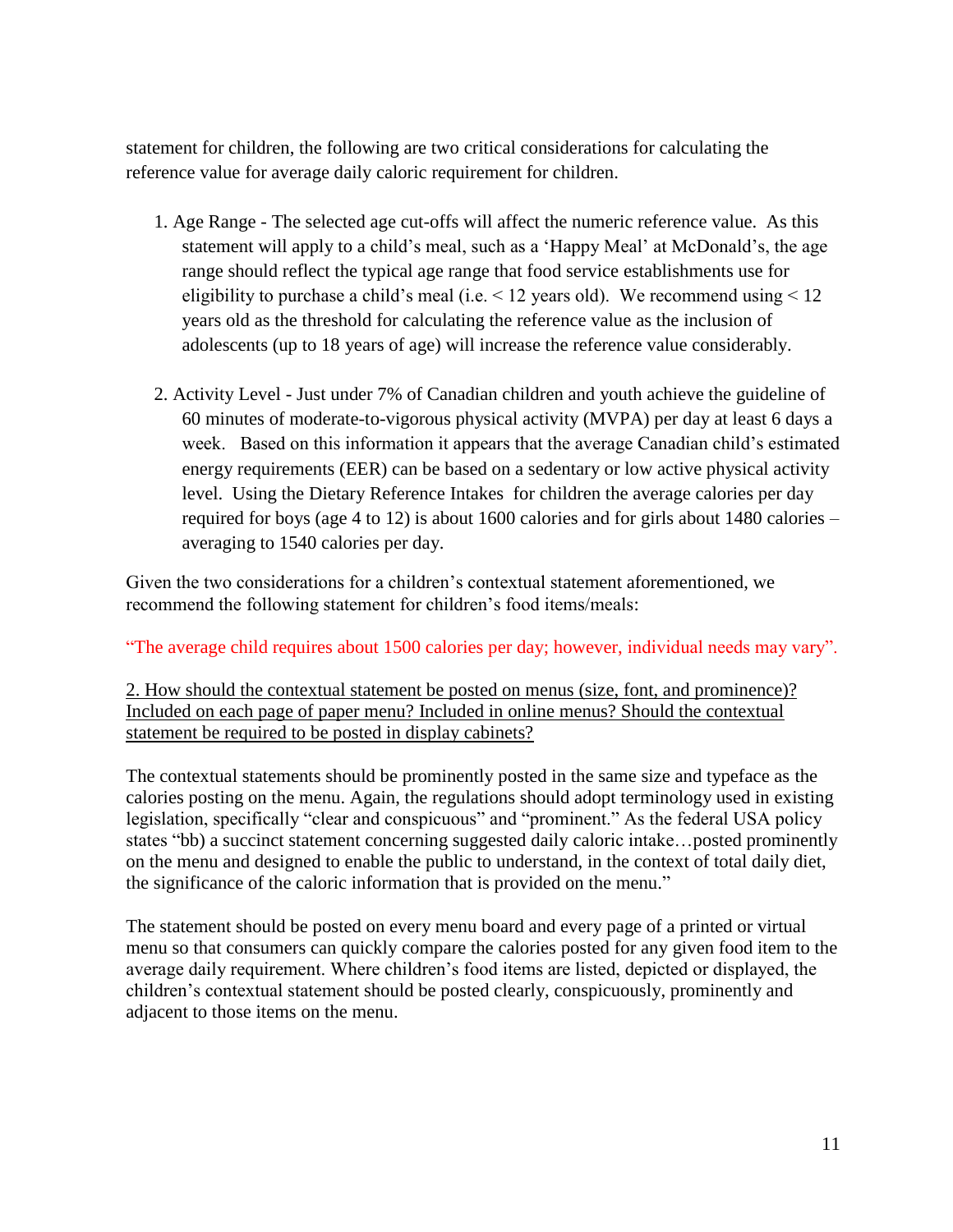Food display cabinets should also require the contextual statement as food displays can be used in lieu of menus and for the purposes of this legislation we have recommended that food displays are captured in the definition of "menu."

# **Appendix C: Standard Food Item**

Discussion Questions

1. How should requirements for 'standard food item' be set out in the regulations? What food items should be captured by the legislation? Why? How would you define "ready-to-eat" or "restaurant-like foods"?

"**Standard Food Item**" should include all "pre-prepared", "restaurant-like" and "ready-to-eat" foods/beverages listed, depicted or displayed on menus, menu boards, or in display cabinets in any food service establishment that is included in Ontario's Health Protection and Promotion Act. "Ready-to-eat", "restaurant-like" and "pre-prepared foods" include any food items that contain more than one component and have been prepared by a food service establishment for immediate consumption by the consumer as a meal or as a major component of a meal. This includes all foods that have been processed or prepared (i.e. transforming raw materials, chopping/mincing, mixing, cooking, baking, roasting, grilling, frying, etc.) to produce a "ready-made" full meal or component of a meal, such as a side dish, salad, or dessert. These must be standard menu food items that are available for a period of time that is longer than a seasonal exemption threshold; we recommend using < 30 days as the threshold for exemption.

These "ready-to-eat" foods are often made with cooking techniques, sauces, oils and other ingredients that can add a considerable amount of calories. The legislation should cover all of these types of foods as it should uphold the consumer's right to know nutritional information that can help them make a healthier choice when eating away from home. Just as a fast-food restaurant would be required to post calories for a fried chicken meal or for a desert, so should a grocery store that sells these similar types of restaurant-like, ready-to-eat foods.

## 2. What food items, if any, should be exempt from the legislation? Why?

Foods that require additional food preparation once the consumer has left the food service premises (i.e. frozen meals, marinated chicken breasts) should be exempt. These would not be considered a standard food item as we have defined those as food items that contain more than one component and have been prepared by a food service establishment for immediate consumption by the consumer as a meal or as a major component of a meal. By this definition, other exemptions would include individual food items that you might find in bulk bins or the deli section (such as nuts, cheese, deli meat, dried fruit, etc.) These individual components are not a full meal or a "major component" of a meal (such as a side dish or desert). For detailed exemptions see question below.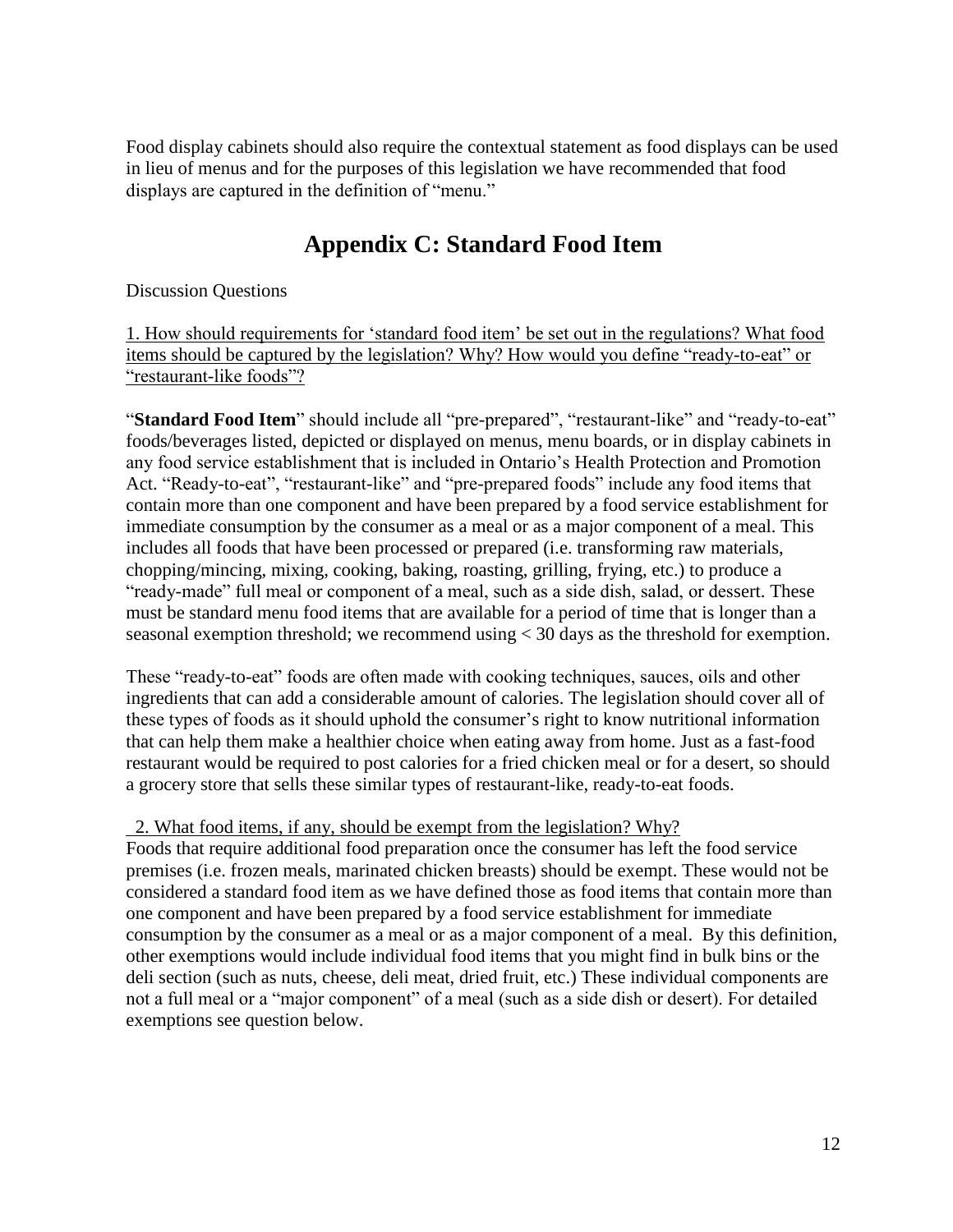### 3. What do you think of the following grocery exemptions from the U.S. FDA Final Rule:

It should be noted that USA's federal policy is diluted in comparison to currently existing state or municipal policies. As we have seen in other jurisdictions such as King's County, Washington, this is likely a result of food industry lobbying and restaurant association negotiations with policy-makers and government agencies. $8$  USA's federal policy is new and has yet to reach its compliance date or to be evaluated in terms of the public health impact of this legislation. However, various states and smaller jurisdictions have implemented more comprehensive policies with detailed regulations which have been evaluated. The current evidence supports these less diluted policies as effective in decreasing the amounts of calories consumed in restaurants, providing consumers with appropriate information that have been used to make healthier choices and encouraging healthier recipe reformulations from the food industry.<sup>9,10,11</sup> We recommend that serious consideration be given the purpose of the policy when "standard food item" is defined in the regulations, as this definition will dictate what is or is not exempt and, consequently, may alter the public health impact of the policy. Below we have detailed where we may or may not agree with the FDA ruling based on our suggested definition of "standard food item."

*(a) Foods that are eaten over several occasions or stored for later use (e.g., a whole cake, a loaf of bread, bags/boxes of rolls)* 

This example is misleading because it asks two different questions..(1) Should certain bakery food items be exempt?; and (2) Should items that are intended to be shared and/or that may not be eaten in one sitting be exempt.

Response (1) All of these examples are processed, pre-prepared, "ready-to-eat" components of meals and, as such, should NOT be exempt from compliance with calories postings legislation. See suggested definition of "standard menu item" above.

Response(2)There is no way to determine whether or not the food will be consumed over multiple occasion or shared with a group of people in one meal. If it is a processed, preprepared, standard food item that is made ready-to eat by a food service establishment, then it should NOT be exempt from the legislation, regardless of the portion size in which it is packaged or purchased.

*(b) Foods that are typically intended for more than one person to eat or require additional preparation before consuming (e.g., pounds of deli meats and cheeses, large-size deli salads)*

 $\overline{a}$ 

<sup>8</sup> <http://publichealthlawcenter.org/sites/default/files/resources/phlc-policy-menu-labeling.pdf>

<sup>9</sup><http://www.pages.drexel.edu/~aha27/ExecSummaryForRestaurants.pdf>

<sup>&</sup>lt;sup>10</sup> [http://www.cdc.gov/pcd/issues/2013/12\\_0224.htm](http://www.cdc.gov/pcd/issues/2013/12_0224.htm)

<sup>11</sup> <http://www.bmj.com/content/bmj/343/bmj.d4464.full.pdf>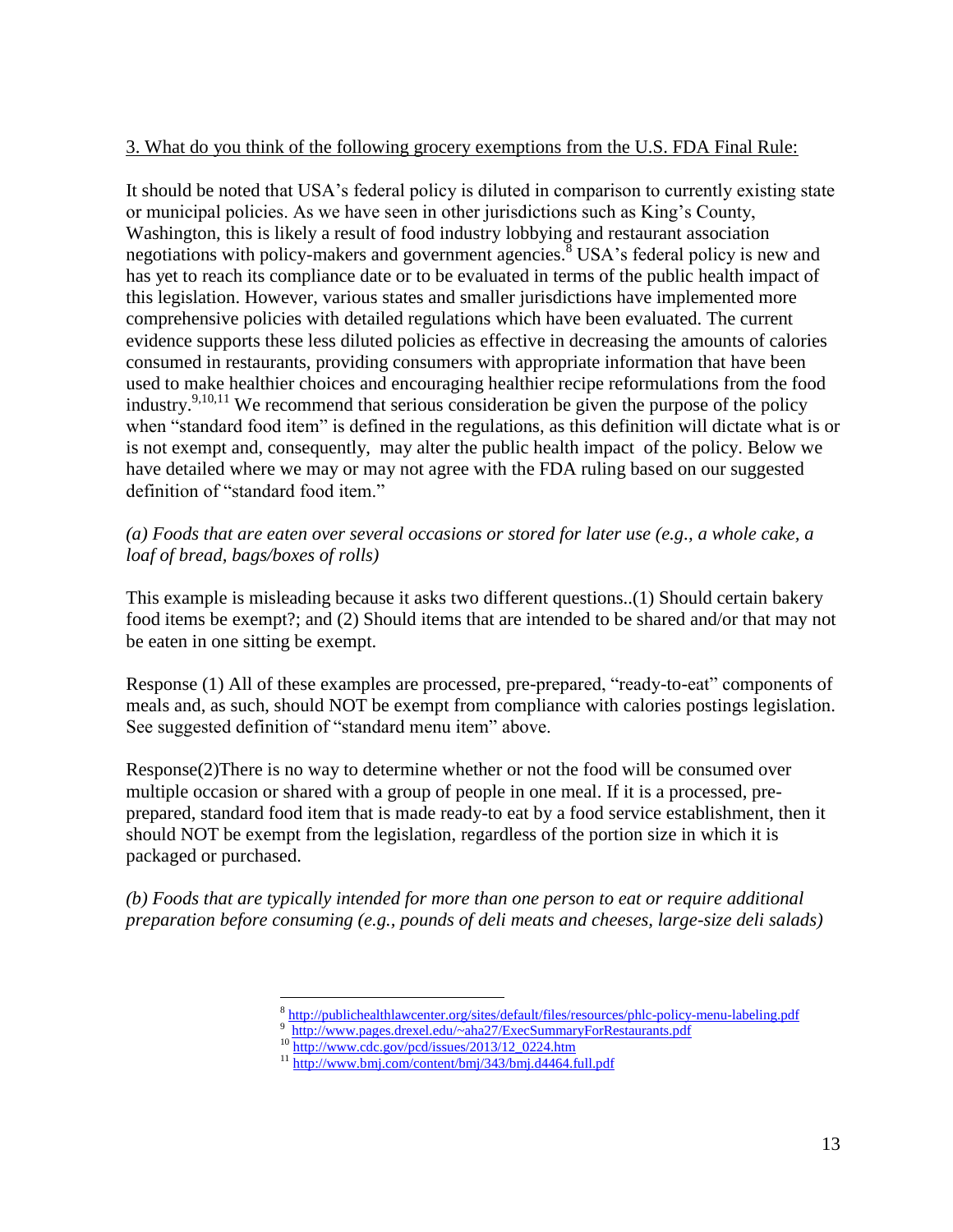Again, this statement asks multiple questions (1) Should foods that are "typically intended or more than one person to eat" be exempt? (2) Should foods that require extra preparation before consuming be exempt?

Response (1) Foods that are sold in portions that are typically intended for more than one person should NOT be exempt as grocery stores commonly sell "family-size" ready-to-eat meals, such as hot pizzas, buckets of chicken/chicken wings, sushi trays etc. If the food falls under the definition of a standard food item that has been prepared, processed, and made ready to eat by a food service establishment then it should be covered by the legislation, regardless of the portion size in which it is packed or purchased. This may require a standardized individual serving size with a calorie posting for bulk deli food items that are covered by the definition of standard food item (i.e. 1 cup of potato salad  $= 425$  calories; 1 chicken fried parmesan cutlet  $=$ 325 calories).

Response (2) If the food item requires additional preparation before consuming (i.e. frozen pizza or uncooked marinated meat) this should be exempt as it is not a "ready-to-eat" food. Deli-meats and cheeses should be exempt as these are individual staple items that do not involve a recipe and production to further prepare them as a component of a "ready-made" meal. However, if the deli section includes pre-prepared food items that are processed, prepared, and "ready-to-eat" components of meals. (i.e. antipasto salads or pasta/potato salads that have been prepared according to a recipe), these should have calorie postings.

## *(c) Foods bought from bulk bin cases in grocery stores (e.g., nuts, dried fruits, olives from bulk bins)*

Individual food items that are not pre-prepared to be consumed as a ready-to-eat meal or meal component should be exempt from the legislation. Again, refer to the definition of a "standard food item" above in question 1.

### *(d) Foods sold at deli counters and typically intended for more than one person*

Same, as described above. If the food item in the deli section is a pre-prepared, processed, standard food item that is made ready-to-eat as a meal or major component of a meal (i.e. antipasto salads, pasta or potato salads that have been prepared according to a recipe, or grilled meat/protein entrees), these should NOT be exempt and should all have calorie postings, regardless if it is intended for one individual or sold in "family-size. These types of food items are similar to those you find in fast-food and sit-down establishments and, therefore, should NOT be exempt. Different portion sizes for a standard food item (for example a bucket of chicken vs. an individual piece of "ready-to-eat" chicken) should not vary with respect to legislation exemption just because one portion is larger than the other; both should be required to have calories posted.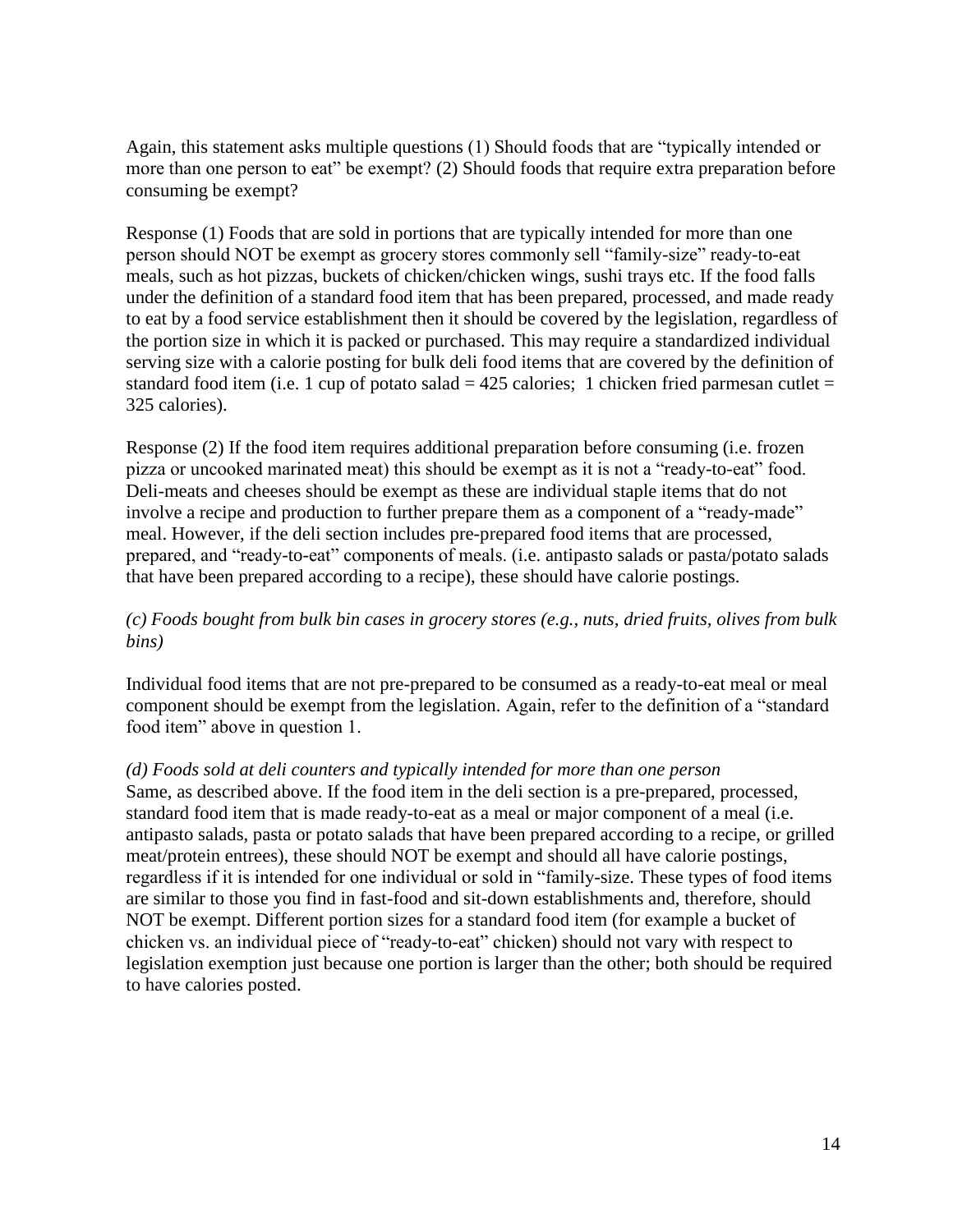# **Appendix D: Possible Exemptions**

Discussion Questions

Should the regulations specify exemptions for particular food service premise settings? If so, what is the rationale for this exemption?

Legislation should capture any food service premise, as defined by and covered under the Health Protection and Promotion Act, where individuals purchase standard food items that are intended for immediate consumption as a meal or major component of a meal. For example, this would include:

- Fast-food and sit-down restaurants
- Institutional settings such as higher education campuses and hospitals
- Concession stands, such as those in movie theatres, recreational settings and workplaces
- Cafeterias and food trucks

Exemptions should apply to food service premises that are already covered by menu planning legislation, such as PPM 150, the Long-Term Care Homes Act or child care regulations.

By these criteria, for example, long-term care homes would be exempt but retirement homes would not be exempt. To provide another example, elementary and secondary schools would be exempt but higher education campus food service premises would not be exempt.

# **Appendix E: Supporting Materials**

Discussion Questions

1. What content should be included in the: Industry implementation guide? Fact sheet? Social marketing campaign? Website supports?

2. Are there other supporting materials that would be helpful for successful implementation?

A number of resources have already been developed by communities who have evaluated their menu labelling legislation. The chart below provides some examples of the various types of public education and supporting materials that could be developed to support operationalization of Ontario's menu labelling legislation. The NRC is in a unique position to work with the Ministry and key partners to develop factsheets, implementation guides, toolkits and other resources to support stakeholders, front line staff and health intermediaries in the implementation of the menu labelling legislation and regulations. The NRC can help develop the content for these resources as well as provide the training and consultation related to these resources. We can also advise the Ministry on content for its website, marketing and social media campaigns.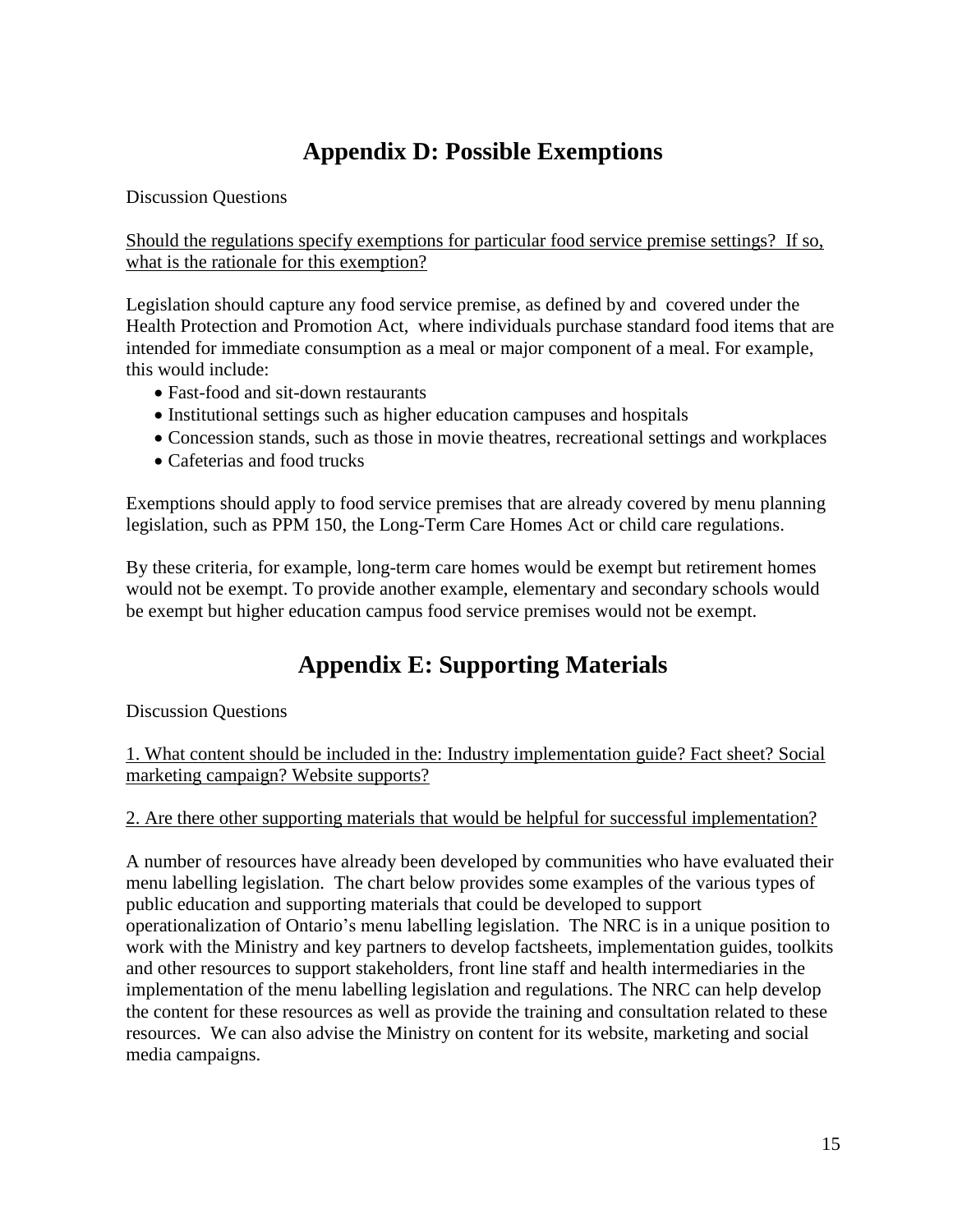| <b>Tools Identified</b>                     | <b>Examples</b>                                                                                                                 |
|---------------------------------------------|---------------------------------------------------------------------------------------------------------------------------------|
| <b>Fact Sheets:</b>                         | Philadelphia's Menu Labeling Law - This 2-pager exert from the                                                                  |
|                                             | city's health code is written concisely and in plain regulations so                                                             |
| To provide                                  | that the public will be able to better understand the regulations.                                                              |
| information to key                          | http://www.phila.gov/health/pdfs/Menu%20Labeling%20Require                                                                      |
| partners/stakeholders                       | ments.pdf                                                                                                                       |
| (i.e. industry, the                         |                                                                                                                                 |
| public, public health                       | What Every Philadelphian Should Know' is a public education                                                                     |
| inspectors, front line                      | fact sheet in $Q \& A$ format.                                                                                                  |
| restaurant staff) to<br>raise awareness and | http://www.phila.gov/health/pdfs/What_Every_Philadelphian.pdf                                                                   |
|                                             |                                                                                                                                 |
| help them to<br>understand and              | General Fact Sheet on Menu Labelling at Fast-Food and Other<br>Chain Restaurants http://cspinet.org/new/pdf/factsheet-why-menu- |
| implement the                               | labeling2011.pdf                                                                                                                |
| legislation.                                |                                                                                                                                 |
|                                             | Supermarkets vs. Restaurants Factsheet                                                                                          |
|                                             | http://cspinet.org/new/pdf/supermarket-fact-sheet.pdf                                                                           |
|                                             |                                                                                                                                 |
|                                             | Success of Menu Labelling in NYC Fact Sheet                                                                                     |
|                                             | https://cspinet.org/menulabeling/handouts.html                                                                                  |
|                                             |                                                                                                                                 |
| Industry                                    | A Guide to Menu Labeling Requirements at Food Establishments                                                                    |
| Implementation                              | in Philadelphia: Understanding Philadelphia's Menu Labeling Law                                                                 |
| Guide:                                      | http://www.phila.gov/health/pdfs/MenuLabelinguideFINAL2010-                                                                     |
|                                             | $27.$ pdf                                                                                                                       |
| To support industry                         |                                                                                                                                 |
| with implementing                           |                                                                                                                                 |
| the legislation.<br>Menu Labelling          | Philadelphia's Menu Labelling Evaluation: Recommendations for                                                                   |
| Evaluation Report(s):                       | restaurants                                                                                                                     |
|                                             | http://www.phila.gov/health/pdfs/MenuLabelingEvaluationReport                                                                   |
| To assess the impact                        | 112013.pdf                                                                                                                      |
| of the legislation and                      |                                                                                                                                 |
| provide evidence-                           |                                                                                                                                 |
| informed                                    |                                                                                                                                 |
| recommendations to                          |                                                                                                                                 |
| promote public health                       |                                                                                                                                 |
| <b>Public Education</b>                     | Here are some examples of menu labelling education campaigns in                                                                 |
| <b>Materials and Social</b>                 | New York City, New York State, and Seattle/King's County                                                                        |
| Marketing                                   | http://cspinet.org/new/pdf/ml-ed-campaigns-comparison-kc-nyc-                                                                   |
| Campaigns:                                  | nys.pdf                                                                                                                         |
|                                             | http://cspinet.org/new/pdf/ny-menu-labeling-education-                                                                          |